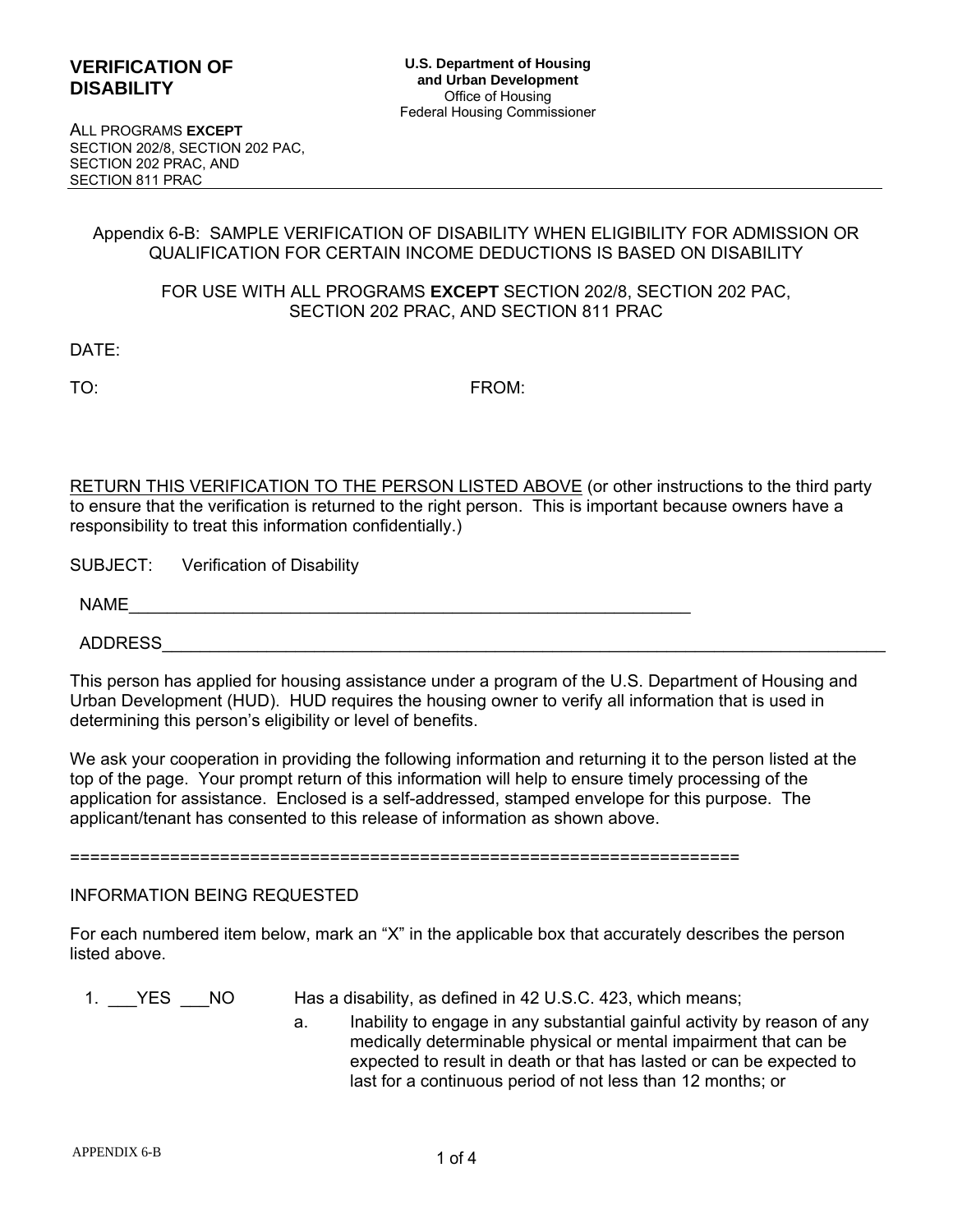# **SAMPLE VERIFICATION OF SAMPLE VERIFICATION OF DISABILITY DISABILITY**

ALL PROGRAMS **EXCEPT**  ALL PROGRAMS **EXCEPT** SECTION 202/8, SECTION 202 PAC, SECTION 202/8, SECTION 202 PAC, SECTION 202 PRAC, AND SECTION 202 PRAC, AND SECTION 811 PRAC SECTION 811 PRAC

> **b. In the case of an individual who has attained the age of 55 and is**  b. In the case of an individual who has attained the age of 55 and is **blind, inability by reason of such blindness to engage in substantial**  blind, inability by reason of such blindness to engage in substantial **gainful activity requiring skills or abilities comparable to those of any**  gainful activity requiring skills or abilities comparable to those of any **gainful activity in which he/she has previously engaged with some**  gainful activity in which he/she has previously engaged with some **regularity and over a substantial period of time.**  regularity and over a substantial period of time.

**For the purposes of this definition, the term blindness, as defined in**  For the purposes of this definition, the term blindness, as defined in **section 416(i)(1) of this title, means central vision acuity of 20/200 or**  section 416(i)(1) of this title, means central vision acuity of 20/200 or **less in the better eye with use of a correcting lens. An eye which is**  less in the better eye with use of a correcting lens. An eye which is **accompanied by a limitation in the fields of vision such that the widest**  accompanied by a limitation in the fields of vision such that the widest **diameter of the visual field subtends an angle no greater than 20**  diameter of the visual field subtends an angle no greater than 20 **degrees shall be considered for the purposes of this paragraph as**  degrees shall be considered for the purposes of this paragraph as **having a central visual acuity of 20/200 or less.**  having a central visual acuity of 20/200 or less.

- **2. YES NO Has a physical, mental, or emotional impairment that:**  2. \_\_\_YES \_\_\_NO Has a physical, mental, or emotional impairment that:
	- **a. Is expected to be of long-continued and indefinite duration;**  a. Is expected to be of long-continued and indefinite duration;
	- **b. Substantially impedes his or her ability to live independently; and**  b. Substantially impedes his or her ability to live independently; and
	- **c. Is of such a nature that the ability to live independently could be**  c. Is of such a nature that the ability to live independently could be **improved by more suitable housing conditions.**  improved by more suitable housing conditions.

**3. YES NO Has a developmental disability as defined in Section 102(7) of the**  3. \_\_\_YES \_\_\_NO Has a developmental disability as defined in Section 102(7) of the **Developmental Disabilities Assistance and Bill of Rights Act 42 U.S.C.**  Developmental Disabilities Assistance and Bill of Rights Act 42 U.S.C. **6001(8)), i.e., a person with a severe chronic disability that:**  6001(8)), i.e., a person with a severe chronic disability that:

- a. Is attributable to a mental or physical impairment or **combination of mental and physical impairments;**  combination of mental and physical impairments;
	- **b. Is manifested before the person attains age 22;**  b. Is manifested before the person attains age 22;
- **c. Is likely to continue indefinitely;**  c. Is likely to continue indefinitely;
	- **d. Results in substantial functional limitation in three or more of the**  d. Results in substantial functional limitation in three or more of the **following areas of major life activity:**  following areas of major life activity:
		- **(1) Self-care,**  (1) Self-care,
		- **(2) Receptive and expressive language,**  (2) Receptive and expressive language,
		- **(3) Learning,**  (3) Learning,
		- **(4) Mobility,**  (4) Mobility,
		- **(5) Self-direction,**  (5) Self-direction,
		- **(6) Capacity for independent living, and**  (6) Capacity for independent living, and
		- **(7) Economic self-sufficiency; and**  (7) Economic self-sufficiency; and
	- **e. Reflects the person's need for a combination and sequence of**  e. Reflects the person's need for a combination and sequence of **special, interdisciplinary, or generic care, treatment, or other services**  special, interdisciplinary, or generic care, treatment, or other services **that are of lifelong or extended duration and are individually planned**  that are of lifelong or extended duration and are individually planned **and coordinated.**  and coordinated.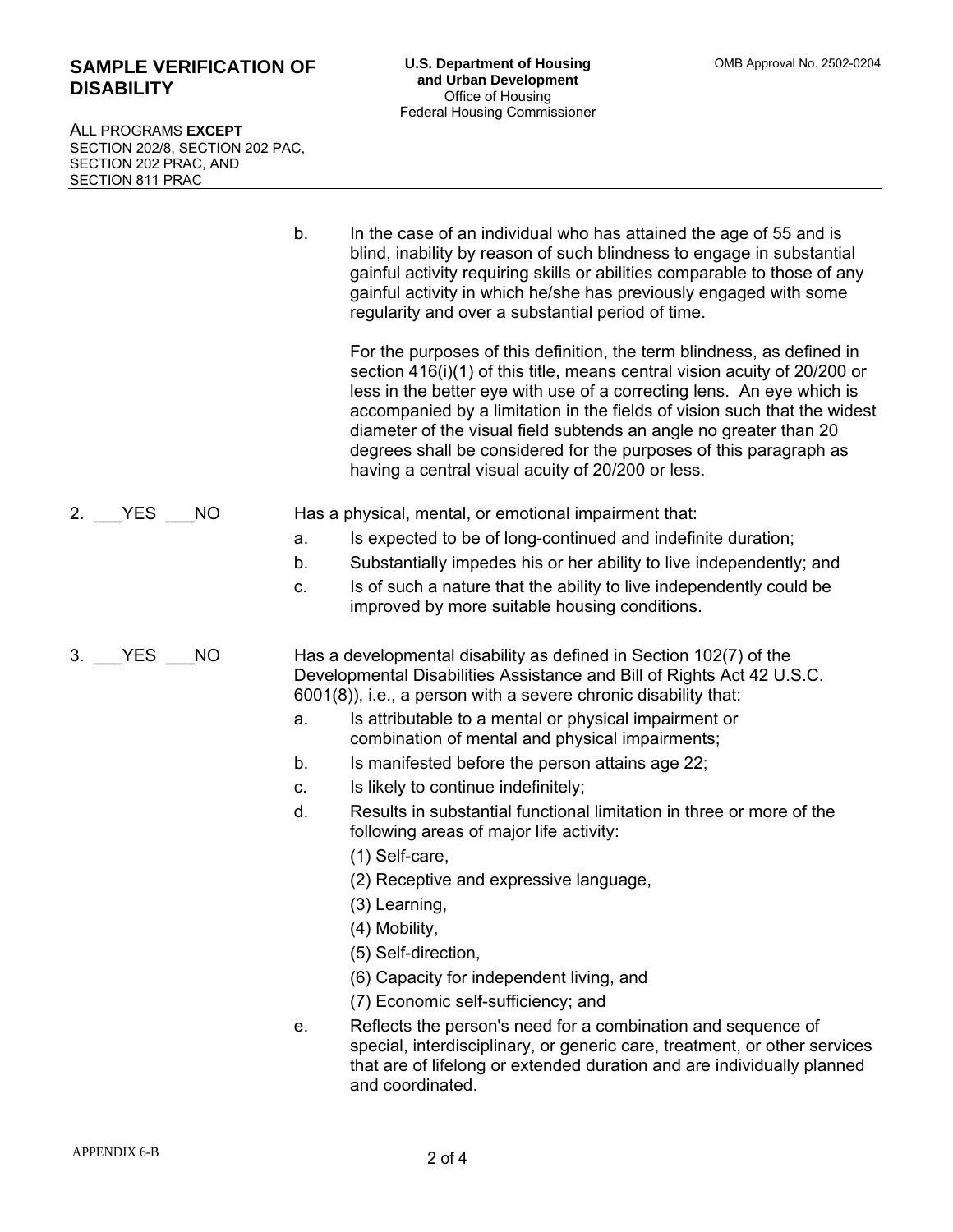# **SAMPLE VERIFICATION OF U.S. Department of Housing SAMPLE VERIFICATION OF**<br>
and Urban Development

and Urban Development **SAMPLE** VERP. 06/30/2017) **DISABILITY DISABILITY**

ALL PROGRAMS **EXCEPT**  ALL PROGRAMS **EXCEPT** SECTION 202/8, SECTION 202 PAC, SECTION 202/8, SECTION 202 PAC, SECTION 202 PRAC, AND SECTION 202 PRAC, AND SECTION 811 PRAC SECTION 811 PRAC

**4. YES NO Is the above a person whose disability is based solely on any drug or**  4. \_\_\_YES \_\_\_NO Is the above a person whose disability is based **solely** on any drug or **alcohol dependence (the person has no other disability which meets the**  alcohol dependence (the person has no other disability which meets the **above definition).**  above definition).

### NAME AND TITLE OF PERSON FIRM/ORGANIZATION **SUPPLYING THE INFORMATION**  SUPPLYING THE INFORMATION

**SIGNATURE DATE**  SIGNATURE DATE

 $\_$  , and the set of the set of the set of the set of the set of the set of the set of the set of the set of the set of the set of the set of the set of the set of the set of the set of the set of the set of the set of th

============================================================================

\_\_\_\_\_\_\_\_\_\_\_\_\_\_\_\_\_\_\_\_\_\_\_\_\_\_\_\_ \_\_\_\_\_\_\_\_\_\_\_\_\_\_\_\_\_\_\_\_\_\_\_\_\_\_\_\_\_\_\_

Public reporting burden for this collection is estimated to average 12 minutes per response, including the time for reviewing instructions, searching existing data sources, gathering and maintaining the data needed, and completing and reviewing the collection of information. This information is required to obtain benefits and is voluntary. HUD may not collect this information, and you are not required to complete this form, unless it displays a currently valid OMB control number. Owners/management agents must obtain third party verification that a disabled individual meets the definition for persons with disabilities for the program governing the housing where the individual is applying to live. The definitions for persons with disabilities for programs covered under the United States Housing Act of 1937 are in 24 CFR 403 and for the Section 202 and Section 811 Supportive Housing for the Elderly and Persons with Disabilities in 24 CFR 891.305 and 891.505. No assurance of confidentiality is provided.

The Department of Housing and Urban Development (HUD) is authorized to collect this information by the U.S. Housing Act of 1937, as amended (42 U.S.C. 1437 et. seq.); the Housing and Urban-Rural Recovery Act of 1983 (P.L. 98-181); the Housing and Community Development Technical Amendments of 1984 (P.L. 98-479); and by the Housing and Community Development Act of 1987 (42 U.S.C. 3543). Community Development Act of 1987 (42 U.S.C. 3543).